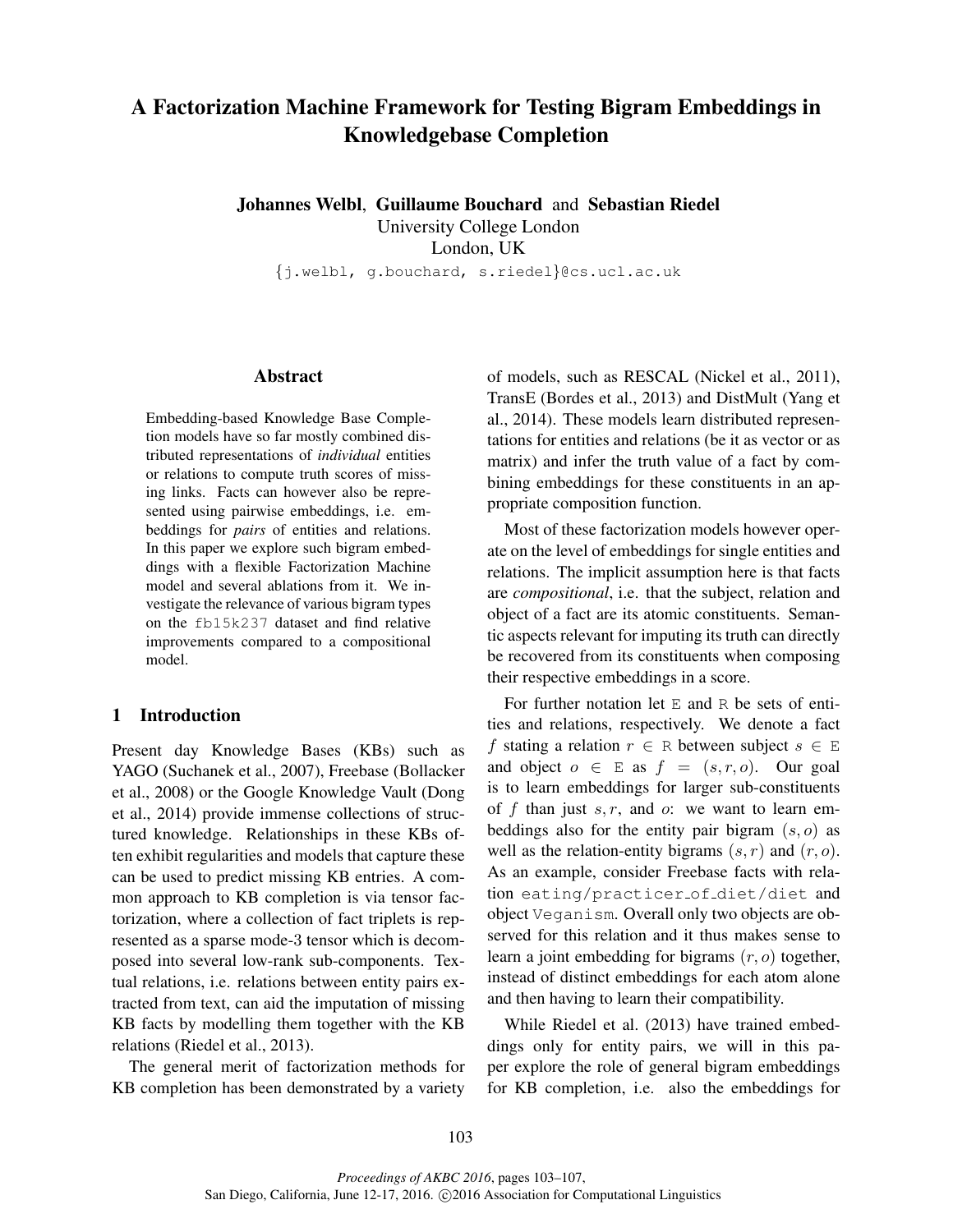other possible pairs of entities and relations. This is achieved using a Factorization Machine (FM) framework (Rendle, 2010) that is modular in its feature components, allowing us to selectively add or discard certain bigram embeddings and compare their relative importance. All models are empirically compared and evaluated on the fb15k237 dataset from Toutanova et al. (2015).

In summary, our main contributions are: i) Adressing the question of generic bigram embeddings in a KB completion model for the first time; ii) The adaption of Factorization Machines for this matter; iii) Experimental findings for comparing different bigram embedding models on fb15k237.

## 2 Related Work

In the Universal Schema model (model *F*), Riedel et al. (2013) factorize KB entries together with relations of entity pairs extracted from text, embedding textual relations in the same vector space as KB relations. Singh et al. (2015) extend this model to include a variety of other interactions between entities and relations, using different relation vectors to interact with subject, object or both. Jenatton et al. (2012) also recognize the need to integrate rich higher-order interaction information into the score. Like Nickel et al. (2011) however, their model specifies relationships as relation-specific bilinear forms of entity embeddings. Other embedding methods for KB completion include DistMult (Yang et al., 2014) with a trilinear score, and TransE (Bordes et al., 2013) which offers an intriguing geometrical intuition. Among the aforementioned methods, embeddings are mostly learned for individual subjects, relations or objects; merely model  $F$  (Riedel et al., 2013) constitutes the exception.

Some methods rely on more expressive composition functions to deal with non-compositionality or interaction effects, such as the Neural Tensor Networks (Socher et al., 2013) or the recently introduced Holographic Embeddings (Nickel et al., 2015). In comparison to the otherwise used (generalized) dot products, the composition functions of these models enable richer interactions between unit constituent embeddings. However, this comes with the potential disadvantage of presenting less wellbehaved optimisation problems and being slower to

train. Factorization Machines have already been applied in a similar setting to ours by Petroni et al. (2015) who use them with contextual features for an Open Relation Extraction task, but without bigrams.

## 3 Model

#### 3.1 Brief Recall of Factorization Machines

A Factorization Machine (FM) is a quadratic regression model with low-rank constraint on the quadratic interaction terms.<sup>1</sup> Given a sparse input feature vector  $\boldsymbol{\phi} = (\phi_1, \dots, \phi_n)^T \in \mathbb{R}^n$ , the FM output prediction  $X \in \mathbb{R}$  is

$$
X = \langle \mathbf{v}, \phi \rangle + \sum_{i,j=1}^{n} \langle \mathbf{w}_i, \mathbf{w}_j \rangle \cdot \phi_i \phi_j \qquad (1)
$$

where  $\mathbf{v} \in \mathbb{R}^n$ , and  $\forall i, j = 1, \dots n : \mathbf{w}_i, \mathbf{w}_j \in \mathbb{R}^k$ are model parameters with  $k \ll n$  and  $\langle \cdot, \cdot \rangle$  denotes the dot product. Instead of allowing for an individual quadratic interaction coefficient per pair  $(i, j)$ , the FM assumes that the matrix of quadratic interaction coefficients has low rank  $k$ ; thus the interaction coefficient for feature pair  $(i, j)$  is represented by an inner product of k-dimensional vectors  $w_i$  and  $w_j$ . The low rank constraint (i) provides a strong form of regularisation to this otherwise over-parameterized model, (ii) pools statistical strength for estimating similarly profiled interaction coefficients and (iii) retains a total number of parameters linear in  $n$ . In summary, with a FM one can efficiently harness a large set of sparse features and interactions between them while retaining linear memory complexity.

#### 3.2 Feature Representation for Facts

For the KB completion task we will use a FM with unit and bigram indicator features to learn low-rank embeddings for both. To formalize this, we will refer to the elements of the set  $U_f = \{s, r, o\}$ as *units* of fact f, and to the elements of  $B_f$  =  $\{(s, r), (r, o), (o, s)\}\$ as *bigrams* of fact f. Let  $\iota_u \in$  $\mathbb{R}^{|\mathbb{E}|+|\mathbb{R}|}$  be the one-hot indicator vector that encodes a particular unit<sup>2</sup>  $u \in (E \cup R)$ . Furthermore we define  $\iota_{(s,r)} \in \mathbb{R}^{|\mathbb{E}||\mathbb{R}|}, \iota_{(r,o)} \in \mathbb{R}^{|\mathbb{R}||\mathbb{E}|}$  and  $\iota_{(o,s)} \in \mathbb{R}^{|\mathbb{E}|^2}$ 

<sup>&</sup>lt;sup>1</sup>We disregard the more general extension to higher-order interactions that is described in the original FM paper and only consider the quadratic case. Also, we omit the global model bias as we found that it was not helpful for our task empirically.

 ${}^{2}$ For subject and object the same entity embedding is used.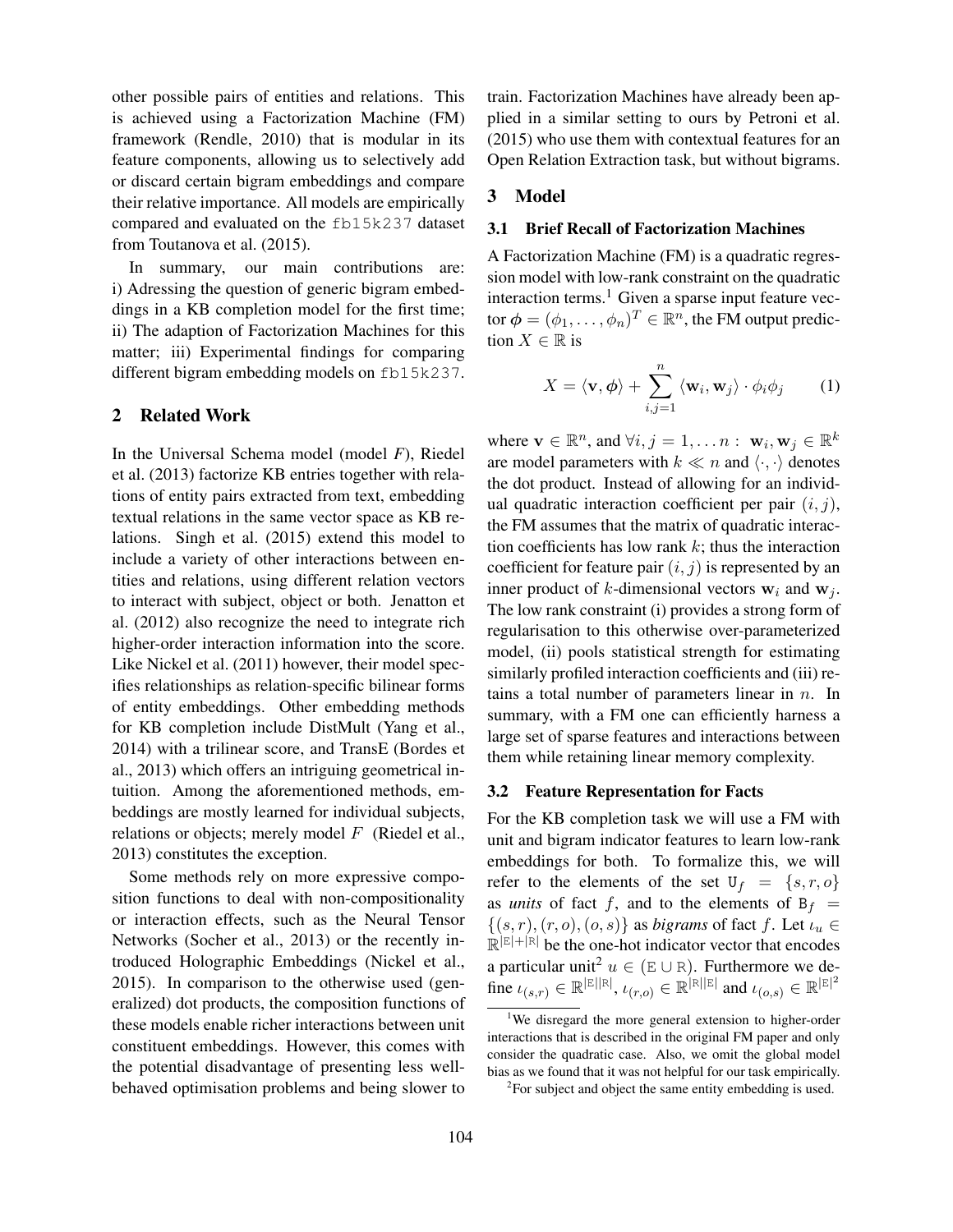to be the one-hot indicator vectors encoding particular bigrams. Our feature vector  $\phi(f)$  for fact  $f = (s, r, o)$  then consists of simply the concatenation of indicator vectors for all its units and bigrams:

$$
\phi(f) = \text{concat}(\iota_s, \iota_r, \iota_o, \iota_{(s,r)}, \iota_{(r,o)}, \iota_{(o,s)}) \quad (2)
$$

This sparse set of features provides a rich representation of a fact with indicators for subject, relation and object, as well as any pair thereof.

#### 3.3 Scoring a Fact

Harnessing the expressive benefits of a sigmoid link function for relation modelling (Bouchard et al., 2015), we define the truth score of a fact as  $g(f) =$  $\sigma(X_f)$  where  $\sigma$  is the sigmoid function and  $X_f$  is given as output of the FM model (1) with unit and bigram features  $\phi(f)$  as defined in (2):

$$
X_f = \langle \phi(f), \mathbf{v} \rangle + \sum_{i,j=1}^n \langle \mathbf{w}_i, \mathbf{w}_j \rangle \cdot \phi_i(f) \phi_j(f) \tag{3}
$$

Since our feature vector  $\phi(f)$  is sparse with only six active entries, we can re-express (3) in terms of the activated embeddings which we directly index by their respective units and bigrams:

$$
X_f = \sum_{c \in (\mathbf{U}_f \cup \mathbf{B}_f)} v_c + \sum_{c_1, c_2 \in (\mathbf{U}_f \cup \mathbf{B}_f)} \langle \mathbf{w}_{c_1}, \mathbf{w}_{c_2} \rangle \tag{4}
$$

This score comprises all possible interactions between any of the units and bigrams of f.

# 3.4 Model Ablations for Investigating Particular Bigram Embeddings

The score (4) can easily be modified and individual summands removed from it. In particular, when discarding all but one summand, model *F* is recovered, i.e. with  $c_1 = (s, o)$ ;  $c_2 = r$ . On the other hand, alternatives to model *F* with other bigrams than entity pairs can be tested by removing all summands but the one of a single bigram  $b \in B_f$  vs. the remaining complementary unit  $u \in U_f$ :

$$
X_f^{u,b} = \mathbf{v}_u + \mathbf{v}_b + \langle \mathbf{w}_u, \mathbf{w}_b \rangle \tag{5}
$$

This general formulation offers us a method for investigating the relative impact of all combinations of bigram vs. unit embeddings besides model F, namely the models with  $u = s$ ;  $b = (r, o)$  and with  $u = 0; b = (s, r).$ 

## 3.5 Training Objective

Given sets of true training facts  $\Omega^+$  and sampled negative facts  $\Omega^-$ , we minimize the following loss:

$$
-\sum_{f \in \Omega^+} \log(1 + e^{X_f}) + \frac{1}{\eta} \sum_{f \in \Omega^-} \log(1 + e^{X_f}) \tag{6}
$$

where the parametrization of  $X_f$  is learned. We use the hyperparameter  $\eta \in \mathbb{R}^+$  for denoting the ratio of negative facts that are sampled per positive fact so that the contributions of true and false facts are balanced even if there are more negative facts than positives. The loss differs from a standard negative log-likelihood objective with logistic link, but we found that it performs better in practice. The intuition comes from the fact that instead of penalizing badly classified positive facts, we put more emphasis (i.e. negative loss) on positive facts that are correctly classified. Since we used an  $L_2$  regularization and the loss is asymptotically linear, the resulting objective is continuous and bounded from below, guaranteeing a well defined local minimum.

## 4 Experiments

The bigram embedding models are tested on fb15k237 (Toutanova et al., 2015), a dataset comprising both Freebase facts and lexicalized dependency path relationships between entities.

Training Details and Evaluation We optimized the loss using AdaM (Kingma and Ba, 2015) with minibatches of size 1024, using initial learning rate 1.0 and initialize model parameters from  $\mathcal{N}(0, 1)$ . Furthermore, a hyperparameter  $\tau < 1$ like in (Toutanova et al., 2015) is introduced to discount the importance of textual mentions in the loss. When sampling a negative fact we alter the object of a given training fact  $(s, r, o)$  at random to  $o' \in E$ , and repeat this  $\eta$  times, sampling negative facts every epoch anew. There is a small implied risk of sampling positive facts as negative, but this is rare and the discounted loss weight of negative samples mitigates the issue further. Hyperparameters  $(L_2$ regularisation,  $\eta$ ,  $\tau$ , latent dimension k) are selected in a grid search for minimising Mean Reciprocal Rank (*MRR*) on a fixed random subsample of size 1000 of the validation set. All reported results are for the test set. We use the competitive unit model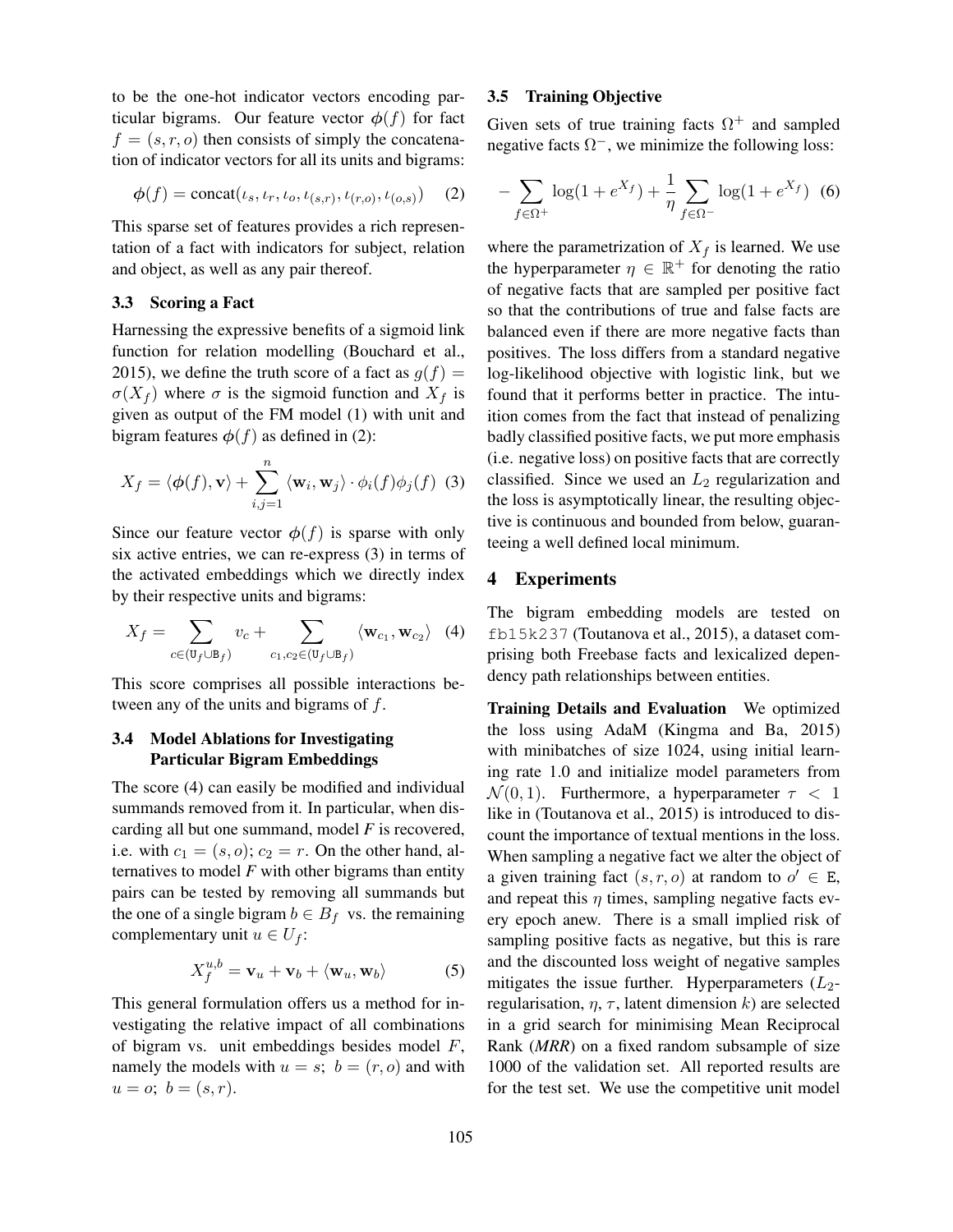|       |                                 |        | overall HITS@ |      |      | MRR     |       |         |
|-------|---------------------------------|--------|---------------|------|------|---------|-------|---------|
|       | Model                           | $\tau$ |               |      | 10   | overall | no TM | with TM |
|       | DistMult                        | 0.0    | 18.2          | 27.0 | 37.9 | 24.8    | 28.0  | 16.2    |
| $(*)$ | full FM                         | 0.0    | 20.1          | 28.7 | 38.9 | 26.4    | 29.3  | 18.3    |
|       | $(s, o)$ vs. $r$                | 1.0    | 2.1           | 3.8  | 6.5  | 3.5     | 0.0   | 13.1    |
| (**)  | $(r, o)$ vs. s                  | 0.1    | 24.9          | 34.8 | 45.8 | 32.0    | 34.7  | 24.8    |
| (***) | $(s,r)$ vs. $o$                 | 0.0    | 9.0           | 17.3 | 29.9 | 15.6    | 17.3  | 10.9    |
|       | $(*) + (**)$<br>$(1 + (1 + 4))$ | 0.1    | 25.9          | 36.2 | 47.4 | 33.2    | 35.0  | 28.3    |

Table 1: Test set metrics for different models and varying unit and bigram embeddings on fb15k237, all performance numbers in % and best result in bold. The optimal value for  $\tau$  is indicated as well.

DistMult as baseline and employ the same ranking evaluation scheme as in (Toutanova et al., 2015) and (Toutanova and Chen, 2015), computing filtered *MRR* and *HITS* scores whilst ranking true test facts among candidate facts with altered object. Particular bigrams that have not been observed during training have no learned embedding; a 0-embedding is used for these. This nullifies their impact on the score and models the back-off to using nonzero embeddings.

Results Table 1 gives an overview of the general results for the different models. Clearly, some of the bigram models can obtain an improvement over the unit DistMult model. In a more fine-grained analysis of model performances, characterized by whether entity pairs of test facts had textual mentions available in training (*with TM*) or not (*without TM*), the results exhibit a similar pattern like in (Toutanova et al., 2015): most models perform worse on test facts with TM, only model  $F$ , which can learn very little without relations has a reversed behavior. A side observation is that several models achieved highest overall MRR with  $\tau = 0$ , i.e. when not using TM.

The sum of the three more light-weight bigram models performs better than the full FM, even though the same types of embeddings are used. A possible explanation is that applying the same embedding in several interactions with other embeddings (as in the full FM) instead of only one interaction (like in  $(*)+(**+)(**))$  makes it harder to learn since its multiple functionalities are competing.

Another interesting finding is that some bigram types achieve much better results than others, in particular model (\*\*). A possible explanation becomes apparent with closer inspection of the test set: a given test fact  $f$  usually contains at least one bigram  $b \in B_f$  which has never been observed yet. In these cases the bigram embedding is 0 by design and only

the offset values are used. The proportions of test facts for which this happens are 73%, 10% and 24% respectively for the bigrams  $(s, o)$ ,  $(r, o)$ , and  $(s, r)$ . Thus models (\*\*) and (\*\*\*) already have a definite advantage over model (\*) that originates purely from the nature of the data. A trivial but somehow important lesson we can learn from this is that if we know about the relative prevalence of different bigrams (or more generally: sub-tuples) in our dataset, we can incorporate and exploit this in the sub-tuples we choose.

Finally, for the initial example with relation eating/practicer of diet/diet and object Veganism, we indeed find that in all instances model (\*\*) with its  $(r, o)$  embedding gives the correct fact in the top 2 predictions, while the purely compositional DistMult model ranks it far outside the top 10. More generally, cases in which only a single object co-appeared with a test fact relation during training had 95, 3% *HITS@1* with model (\*\*) while only 52, 6% for DistMult. This supports the intuition that bigram embeddings of  $(r, o)$  are in fact better suited for cases in which very few objects are possible for a relation.

## 5 Conclusion

We have demonstrated that FM provide an approach to KB completion that can incorporate embeddings for bigrams naturally. The FM offers a compact unified framework in which various tensor factorization models can be expressed, including model F.

Extensive experiments have demonstrated that bigram models can improve prediction performances substantially over more straightforward unigram models. A surprising but important result is that bigrams other than entity pairs are particularly appealing.

The bigger question behind our work is about